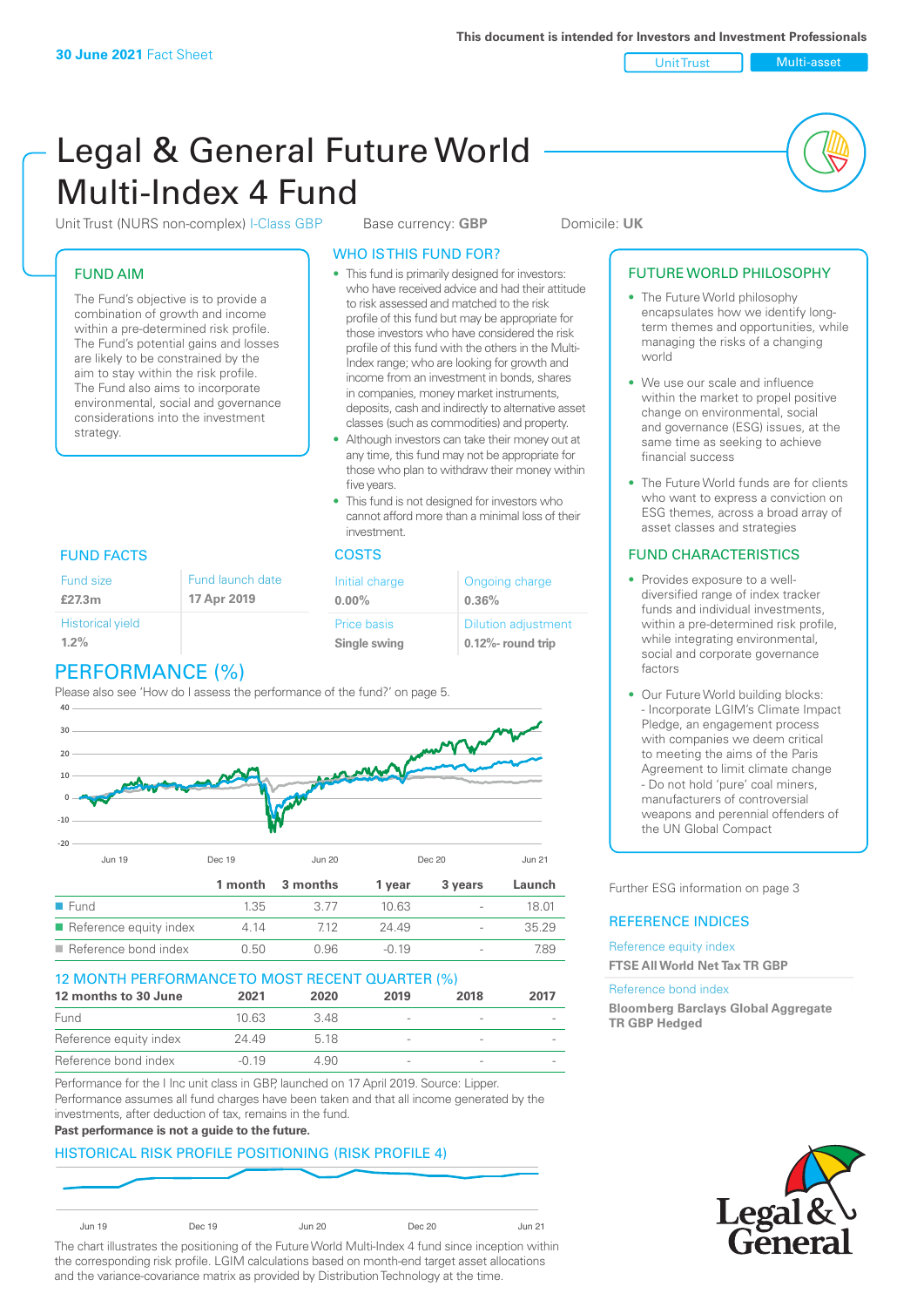Unit Trust (NURS non-complex) I-Class GBP

# PORTFOLIO BREAKDOWN

All data source LGIM unless otherwise stated. Totals may not sum due to rounding.





# FUND MANAGERS

The fund managers have responsibility for managing the multi-index fund range. They are part of the Multi-Asset Funds (MAF) team in LGIM. This team focuses on designing and managing multi-asset funds that are tailored to match the specific objectives of various client types. The team sits within a wider Asset Allocation team which combines both depth of experience with a broad range of expertise from different fields, including fund management, investment consulting and risk management roles.

# TOP 10 HOLDINGS (%)

| L&G FW ESG Developed Equity Index Fund                     | 21.3 |
|------------------------------------------------------------|------|
| L&G FW ESG UK Equity Index Fund                            | 9.5  |
| <b>L&amp;G UK ESG Corporate Bonds ETF</b>                  | 7.0  |
| Cash                                                       | 6.5  |
| L&G Future World Global Credit Fund                        | 5.0  |
| L&G ESG Eemerging Markets Government Bond (USD) Index Fund | 4.5  |
| L&G Global Inflation Linked Bond Index Fund                | 4.0  |
| L&G Japan Index Trust                                      | 3.8  |
| L&G Global Emerging Markets Index Fund                     | 3.0  |
| L&G ESG GBP Corporate Bond 0-5Y ETF                        | 3.0  |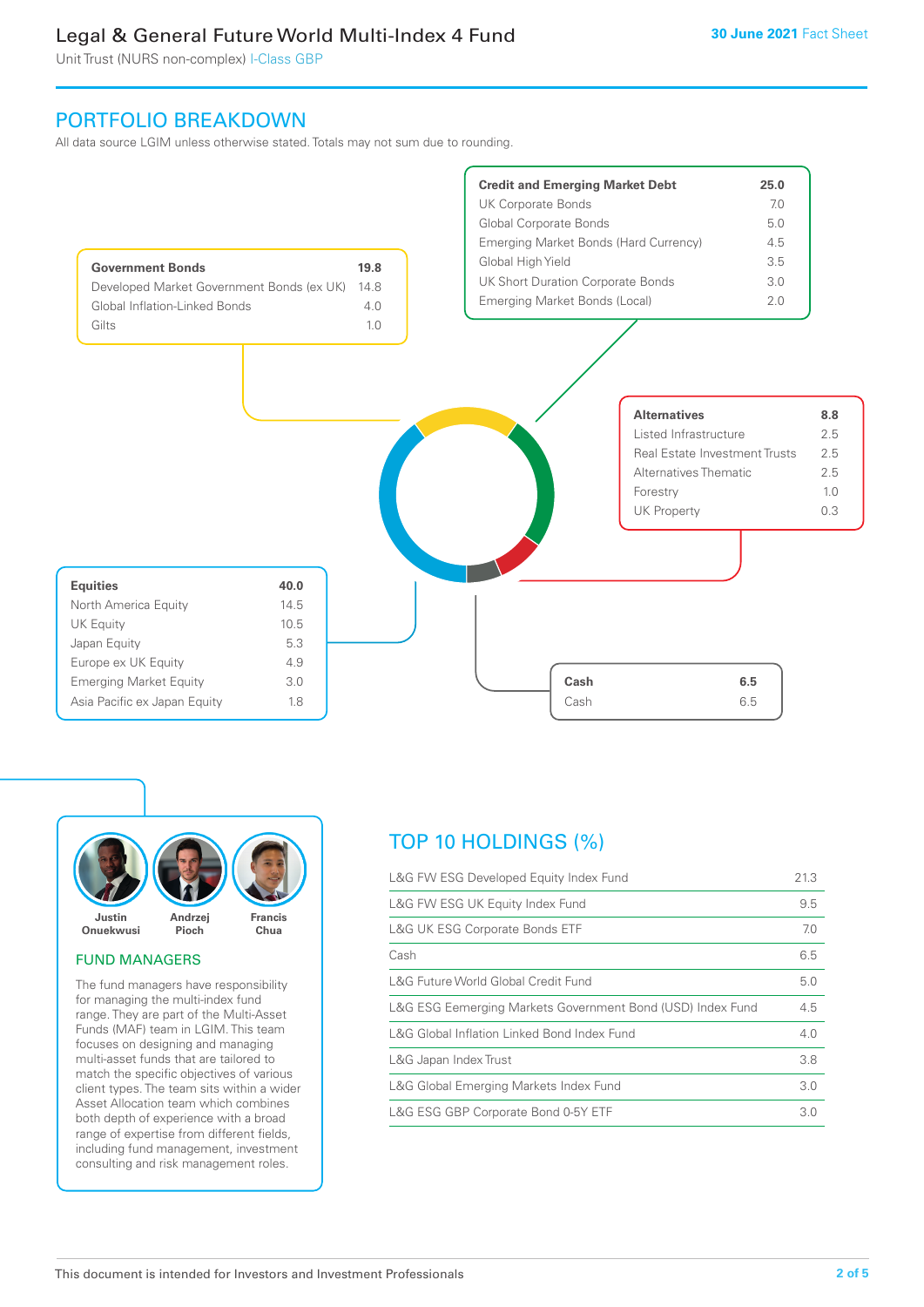Unit Trust (NURS non-complex) I-Class GBP

**54**

ESG score of comparator

# ESG COMMITMENT

**/100 /100**

From diesel emissions to oil spills, there have been many tangible examples in recent years of how failures in the way companies are run can have a harmful impact on the environment, society and investor returns. We believe responsible investing can mitigate the risk of such outcomes and has the potential to improve returns through the integration of environmental, social and governance (ESG) considerations, active ownership and longterm thematic analysis.

# ESG SCORE

We score companies based on environmental, social and governance factors. The ESG Score is aligned to our engagement and voting activities. As a result, this portfolio has an aggregate ESG Score of **59** versus a mainstream comparator of **54**.

ESG scores and carbon metrics are calculated for the portion of the portfolio that invests in LGIM's Future World funds.



# ENVIRONMENTAL PERFORMANCE

Carbon dioxide (CO2) is the most significant contributor to greenhouse gas emissions which are driving climate change. Compared to the unadjusted comparator, the fund will have a different exposure to current and future sources of carbon dioxide emissions.



**59**

ESG score of fund

**77%** Lower carbon reserves intensity than the unadjusted comparator

# CARBON RESERVES

Carbon reserves are fossil fuels (coal, oil and gas) which, if burnt, will become the carbon emissions of the future. To meet global climate change targets, the unabated use of fossil fuels is expected to decline over time.

The figures below are a measure of the size of carbon reserves held by the fund's underlying companies.

**454** Fund **1,970 Comparator** 

**Tonnes of CO2 ei per \$1 million EVIC**

The fund has **77%** lower carbon reserves intensityii compared to the unadjusted comparator. The difference in carbon reserves intensity means that for every \$1 million invested in the fund, the exposure to carbon reserves through the underlying companies is reduced by an amount equivalent to **1516 tonnes of CO<sub>2</sub>e** compared to having invested in the unadjusted comparator.



**48%** Lower carbon emissions intensity than the unadjusted comparator

# CARBON EMISSIONS

Following the global Paris Agreement on climate change, companies in all sectors are expected to reduce their emissions to prepare and adapt for a low-carbon economy.

**34** Fund **65 Comparator** 

**Tonnes of CO2 e per \$1 million of revenues**

The fund has **48%** lower carbon emissions intensity compared to the unadjusted comparator. Carbon emissions intensity describes the relationship between the carbon emissions of a company and its salesii

The difference in carbon emissions intensity means that for every \$1 million invested in the fund, the exposure to carbon emissions through the underlying companies is reduced by an amount equivalent to **48%** compared to the unadjusted comparator.



For further information please go to www.lgim.com/esginfo Ø

**The comparator for this fund is a bespoke asset-weighted blend\* of Solactive market-capitalisation indices in equities and credit. \*The blend will evolve over time in line with the actual asset allocation of the multi-asset fund.**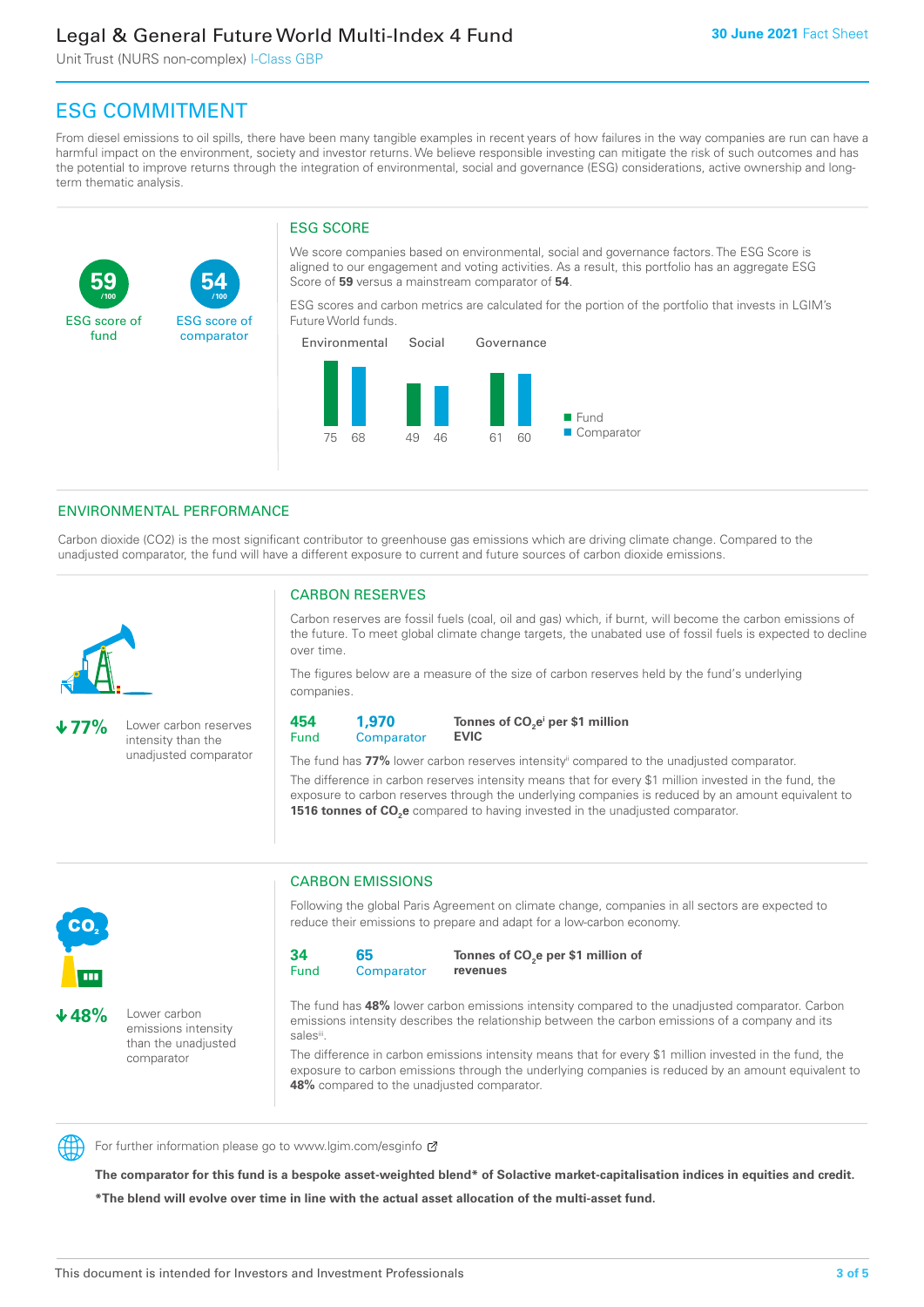Unit Trust (NURS non-complex) I-Class GBP

# **NOTES**

 $^\mathrm{i}$  Carbon dioxide equivalent (CO<sub>2</sub>e) is a standard unit to compare the emissions of different greenhouse gases.

<sup>ii</sup> The carbon reserves intensity of a company captures the relationship between the carbon reserves the company owns and its market capitalisation. The carbon reserves intensity of the overall fund reflects the relative weights of the different companies in the fund.

iii We consider one barrel of oil equivalent to 0.425 tonnes of CO<sub>2</sub>e, based on International Energy Agency and Intergovernmental Panel on Climate Change guidelines.

#### iv The choice of this metric follows best practice recommendations from the **Task Force on Climate-related Financial Disclosures**.

v Data on carbon emissions from a company's operations and purchased energy is used.

vi This measure is the result of differences in the weights of companies between the index or the fund and the comparator, and does not depend on the amount invested in the fund. It describes the relative 'carbon efficiency' of different companies in the comparator (i.e. how much carbon was emitted per unit of sales) or in the fund, not the contribution of an individual investor in financing carbon emissions.

We use a proxy comparator to represent a typical comparable universe for this fund.

**HSBC:** Source: HSBC Bank Plc. ("HSBC") – HSBC Climate Solutions Database. All rights in the HSBC Climate Solutions Database and data content therein are vested in HSBC. Neither HSBC, nor its affiliates accept any liability for the accuracy or completeness of the HSBC Climate Solutions Database. No further distribution of HSBC data is permitted without HSBC's express written consent.

**Trucost:** Source: S&P Trucost Limited © Trucost 2019. All rights in the Trucost Data and Reports vest in Trucost and/or its licensors. Neither Trucost, nor its affiliates, nor its licensors accept any liability for any errors, omissions or interruptions in the Trucost Data and/or Reports. No further distribution of the Data and/or Reports is permitted without Trucost's express written consent.

**Sustainalytics:** Part of this publication may contain Sustainalytics proprietary information that may not be reproduced, used, disseminated, modified nor published in any manner without the express written consent of Sustainalytics. Nothing contained in this publication shall be construed as to make a representation or warranty, express or implied, regarding the advisability to invest in or include companies in investable universes and/or portfolios. The information is provided "as is" and, therefore Sustainalytics assumes no responsibility for errors or omissions. Sustainalytics cannot be held liable for damage arising from the use of this publication or information contained herein in any manner whatsoever.

The calculations above rely on third party data provided at a point in time that may not cover the entirety of the fund's investments or the fund's comparator. As a result, what we report may change as third party data changes and may also differ from other third party calculations.

**Refinitiv:** Source: Refinitiv ESG